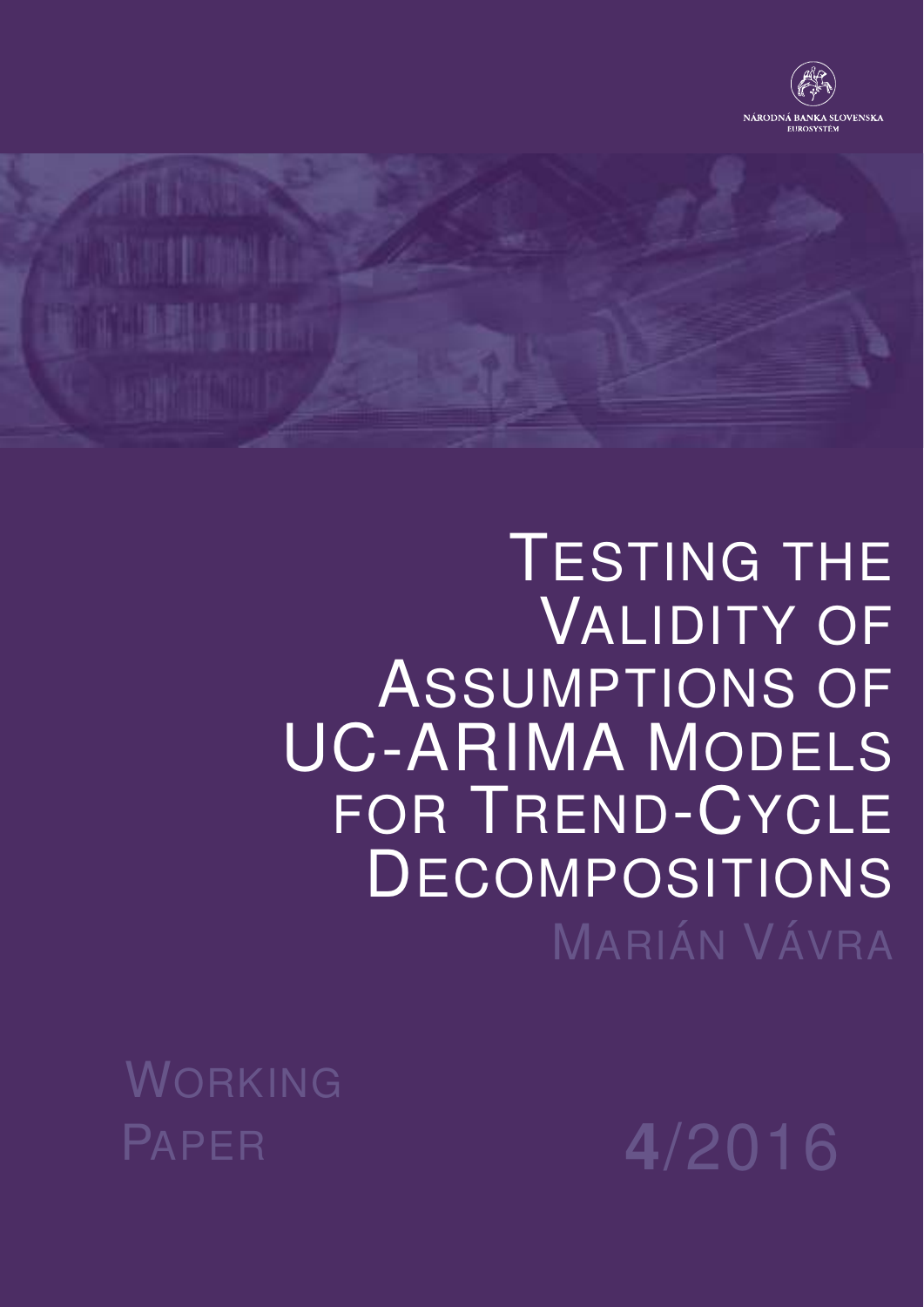

© National Bank of Slovakia www.nbs.sk Imricha Karvaša 1 813 25 Bratislva

research@nbs.sk

September 2016

ISSN 1337-5830

The views and results presented in this paper are those of the authors and do not necessarily represent the official opinions of the National Bank of Slovakia.

All rights reserved.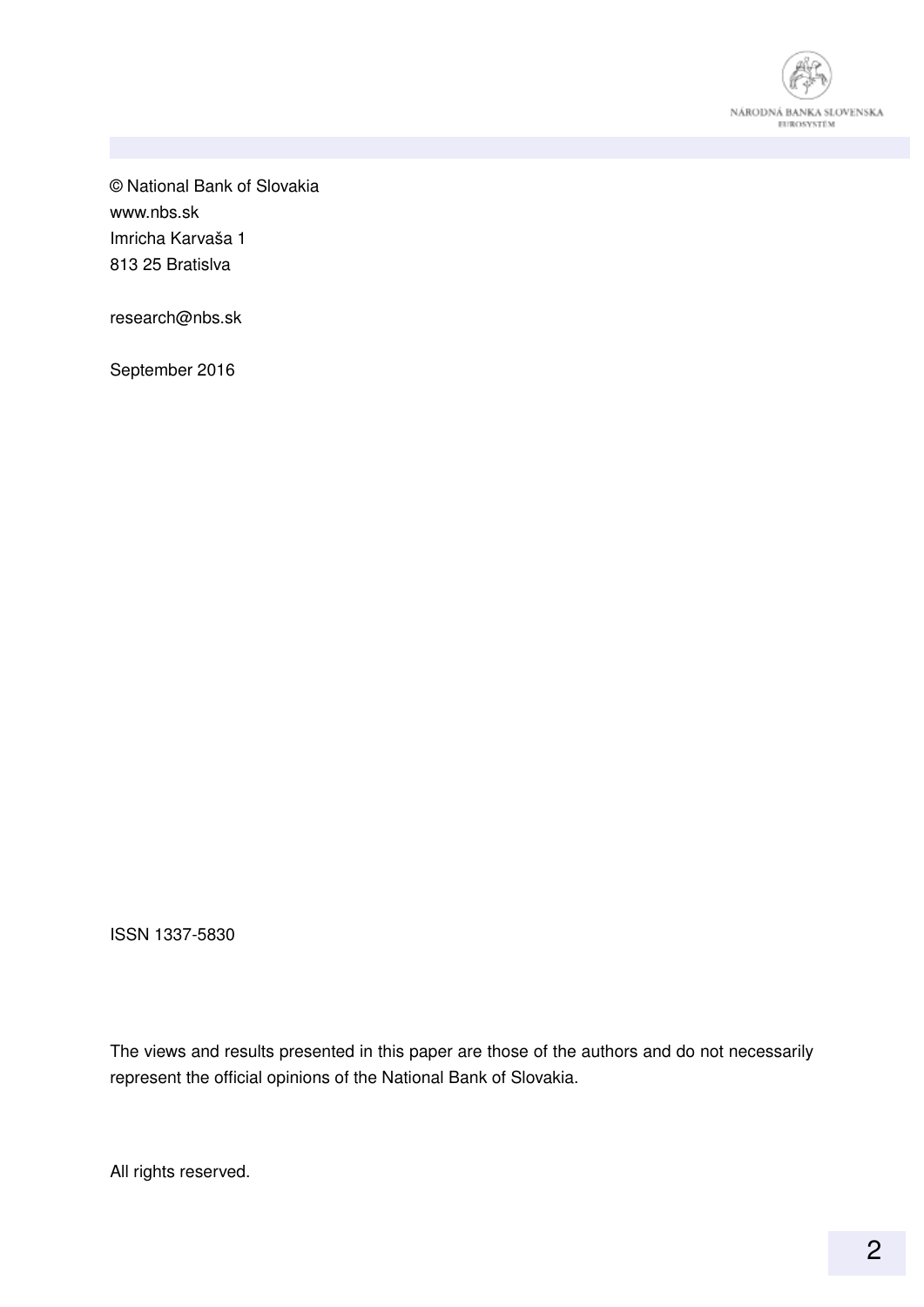

#### Testing the Validity of Assumptions of UC-ARIMA Models for Trend-Cycle Decompositions<sup>1</sup>

Working paper NBS

Marián Vávra<sup>2</sup>

#### **Abstract**

This article tests the validity of underlying assumptions (i.e. linearity and normality) of UC-ARIMA models for trend-cycle decompositions using macroeconomic variables from 16 OECD countries. Clear and overwhelming evidence of non-normality and non-linearity is found. Our results thus cast doubts on the adequacy of the filtered cyclical component from this type of model.

JEL classification: C12; C22; E32.

Key words: Normality; Lobato-Velasco test; Linearity; Portmanteau Q test; Trend-cycle decomposition; UC-ARIMA models.

Downloadable at http://www.nbs.sk/en/publications-issued-by-the-nbs/working-papers

<sup>&</sup>lt;sup>1</sup>I would like to thank Ron Smith and Simon van Norden for useful comments and interesting suggestions. All remaining errors are only mine.

 $2^{\circ}$ Marián Vávra, Research Department of the NBS.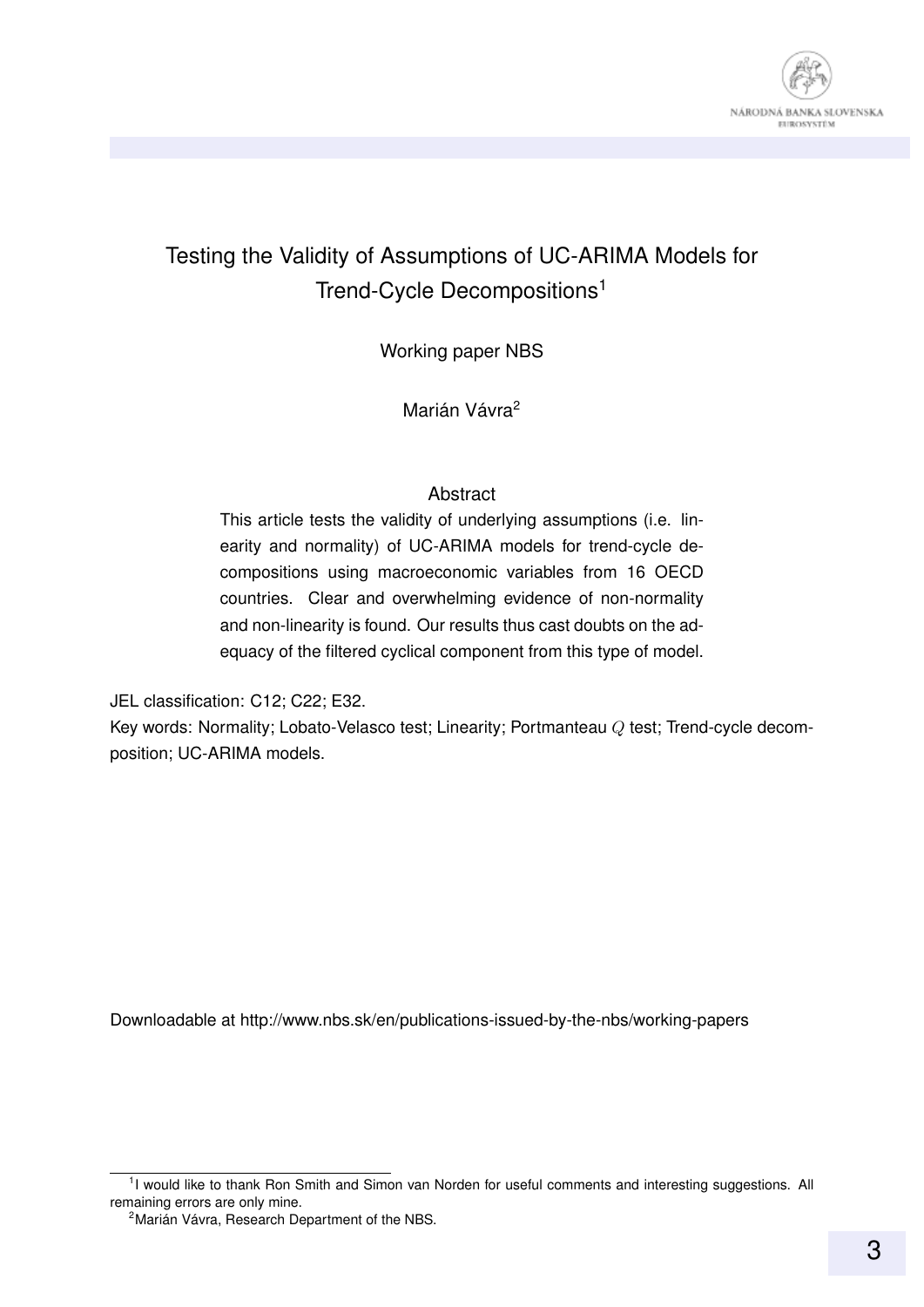## **1. INTRODUCTION**

The decomposition of economic variables (e.g. real GDP) into trend and cycle components plays a fundamental role in economics. Although various methods have been developed in the literature, Gaussian linear unobserved component ARIMA (UC-ARIMA) models of Harvey (1985) have become very popular (see also Watson (1986), Clark (1987), Harvey and Jaeger (1993), Kuttner (1994), Orphanides and van Norden (2002), Morley, Nelson, and Zivot (2003), Harvey and Trimbur (2003)).<sup>3</sup> However, there is no quarantee (in general) that Gaussian linear models can generate the kind of stochastic properties that a particular economic series exhibits. A model misspecification can, in turn, give rise to misleading inference from both economic and econometric standpoints. Examples include:

- 1. The improperly filtered cyclical component (the output gap in case of real GDP) can provide noisy information about the state of the economy, something which is of much practical importance for central bankers when setting the policy rates (see, e.g., Taylor (1993)).
- 2. The Gaussian linear output gap estimates can provide misleading information about the degree of business cycle coherence (measured, for instance, by the Pearson correlation coefficient), something which represents a fundamental problem for any monetary union since if the business cycle movements of the member states are actually not sufficiently coherent, then the common monetary policy will not be optimal for all members within the union (see, e.g., Frankel and Rose (1998) and De Haan, Inklaar, and Jong-A-Pin (2008)).
- 3. Overlooking the distributional aspects of economic variables can lead to output gap estimates which might be systematically biased due to a potential bias of the steady-state growth of real GDP.
- 4. It is a well known fact that the Kalman filter, used in UC-ARIMA models for updating the likelihood function and filtering the unobserved states, is optimal among all linear filters when the noise processes are Gaussian (see Anderson and Moore (1979, Chapter 5)). However, this is not generally true for non-linear non-Gaussian models (see Harvey (1991, Chapter 3.7), for which more complicated (e.g. Monte Carlo) filters might be preferred.<sup>4</sup>

In contrast, non-linear time series models can capture empirically observed phenomena (e.g. business cycle asymmetry, conditional volatility, etc.) without breaking theoretical concepts or imposing unrealistic assumptions (see, e.g., Proietti (1998), Kim and Nelson (1999), Kuan, Huang, and Tsay (2005), or Sinclair (2010)). On the other hand, all modelling steps (i.e. model selection, identification, estimation, bias correction) of non-linear models are far more complex

 $3$ The main reason why this class of models has become so popular in practice is that, after imposing some restrictions, the UC-ARIMA model encompasses other routinely used methods for a trend-cycle decomposition such as a linear trend method or a mechanical Hodrick-Prescott filter (see Harvey and Jaeger (1993, p. 233) for details).

<sup>4</sup> It might be worth noting that the Kalman filter also provides the optimal MSE estimates of the unobserved states for non-linear non-normal processes but these estimates are typically not the maximum likelihood ones.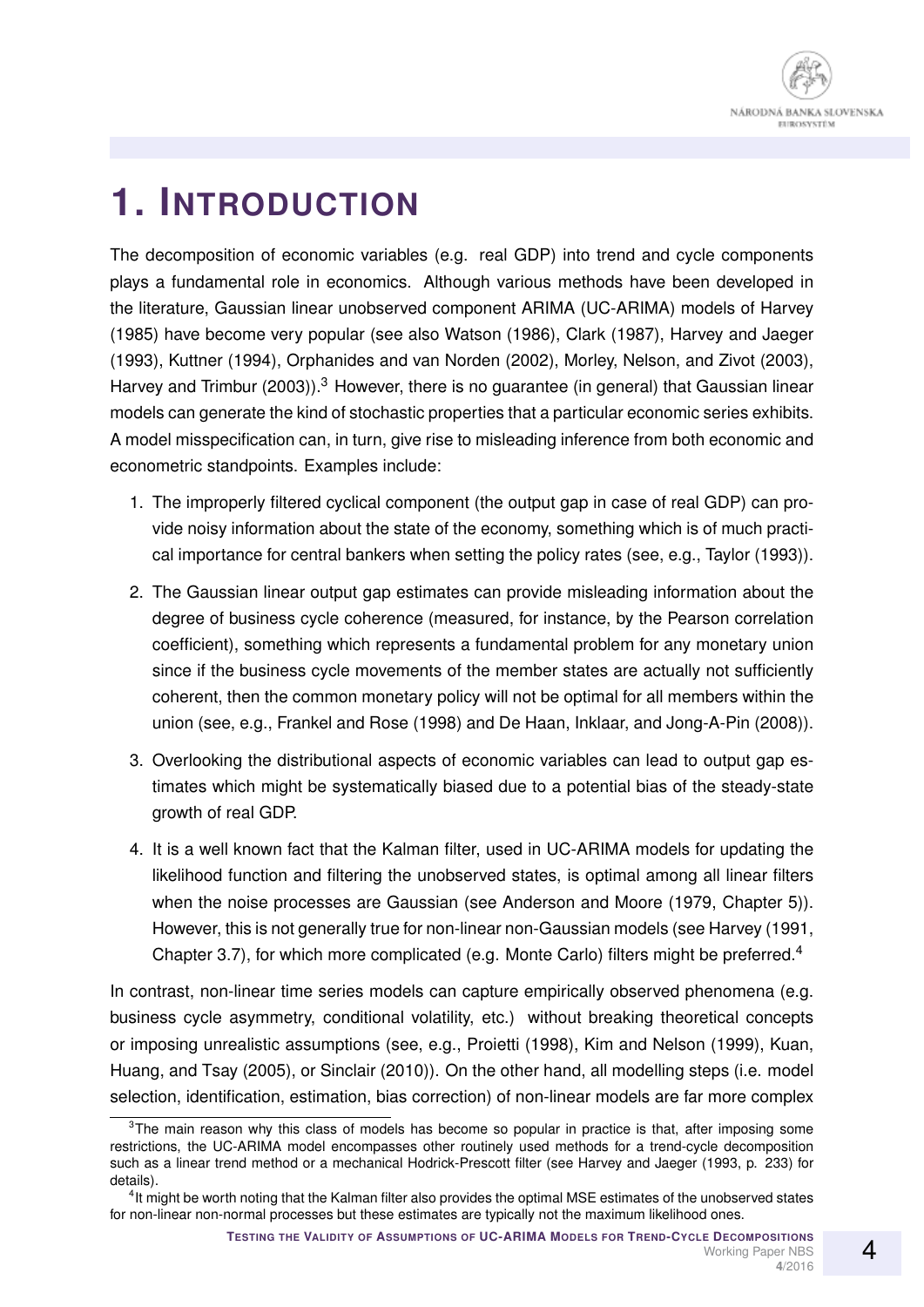

and complicated as compared to linear counterparts (see, e.g., Boldin (1996), Breunig and Pagan (2004), or Psaradakis (1998)).<sup>5</sup> Therefore, using appropriate testing procedures is often desirable in order to establish the adequacy or otherwise of a Gaussian linear data representation before exploring more complicated (non-linear) models. The aim of this note is to fill the gap in the literature and test the validity of two key assumptions (i.e. linearity and normality) of UC-ARIMA models using a set of OECD macroeconomic variables.

The paper is organized as follows. Section 2 briefly describes UC-ARIMA models used for trend-cycle decompositions in the literature. Section 3 explains two test statistics used to assess various hypotheses of interest. The empirical results for OECD macroeconomic variables are presented in Section 4. Section 5 summarizes and concludes.

## **2. UNOBSERVED COMPONENT ARIMA MODELS**

Following the UC-ARIMA model of Harvey (1985), each observed economic variable  $(y)$  is decomposed into a trend component  $(\mu)$  and a cyclical component  $(\psi)$  according to

$$
y_t = \mu_t + \psi_t + a_t, \tag{1}
$$

where  $a_t \sim \mathsf{NID}(0,\sigma_a^2)$  is a noise component (e.g., due to measurement errors). The trend component is assumed to be defined as

$$
\mu_t = \mu_{t-1} + \beta_{t-1} + \eta_t, \tag{2a}
$$

$$
\beta_t = \beta_{t-1} + \zeta,\tag{2b}
$$

where  $\beta_t$  is a (stochastic) slope of the trend component,  $\eta_t\sim\mathsf{NID}(0,\sigma_\eta^2)$  and  $\zeta_t\sim\mathsf{NID}(0,\sigma_\zeta^2)$ .<sup>6</sup> The cyclical component is given by

$$
\psi_t = \rho \cos(\lambda)\psi_{t-1} + \rho \sin(\lambda)\psi_{t-1}^* + u_t,\tag{3a}
$$

$$
\psi_t^* = -\rho \cos(\lambda)\psi_{t-1} + \rho \sin(\lambda)\psi_{t-1}^* + u_t^*,\tag{3b}
$$

where  $0 \le \rho \le 1$  denotes a damping factor,  $\lambda$  is the frequency of the (business) cycle (in radians),  $u_t \sim \textsf{NID}(0,\sigma_u^2)$  and  $u_t^* \sim \textsf{NID}(0,\sigma_u^{*2})$ . The error terms are assumed to be mutually independent.<sup>7</sup> The interested reader is referred to Watson (1986), Clark (1987), Harvey and

<sup>&</sup>lt;sup>5</sup>Additionally, the results of Kim and Nelson (1999, p. 325) and Sinclair (2010, p. 13), among others, clearly show that non-linear models can generate output gap estimates which might be difficult to justify.

<sup>&</sup>lt;sup>6</sup>Some authors use an autoregressive representation instead of a random walk for the stochastic slope in (2b) (see, e.g., Proietti, Musso, and Westermann (2007)). This specification has no effect on our results.

<sup>&</sup>lt;sup>7</sup>Note that although this assumption can be weakened it helps to identify the model (see Morley, Nelson, and Zivot (2003) for an example).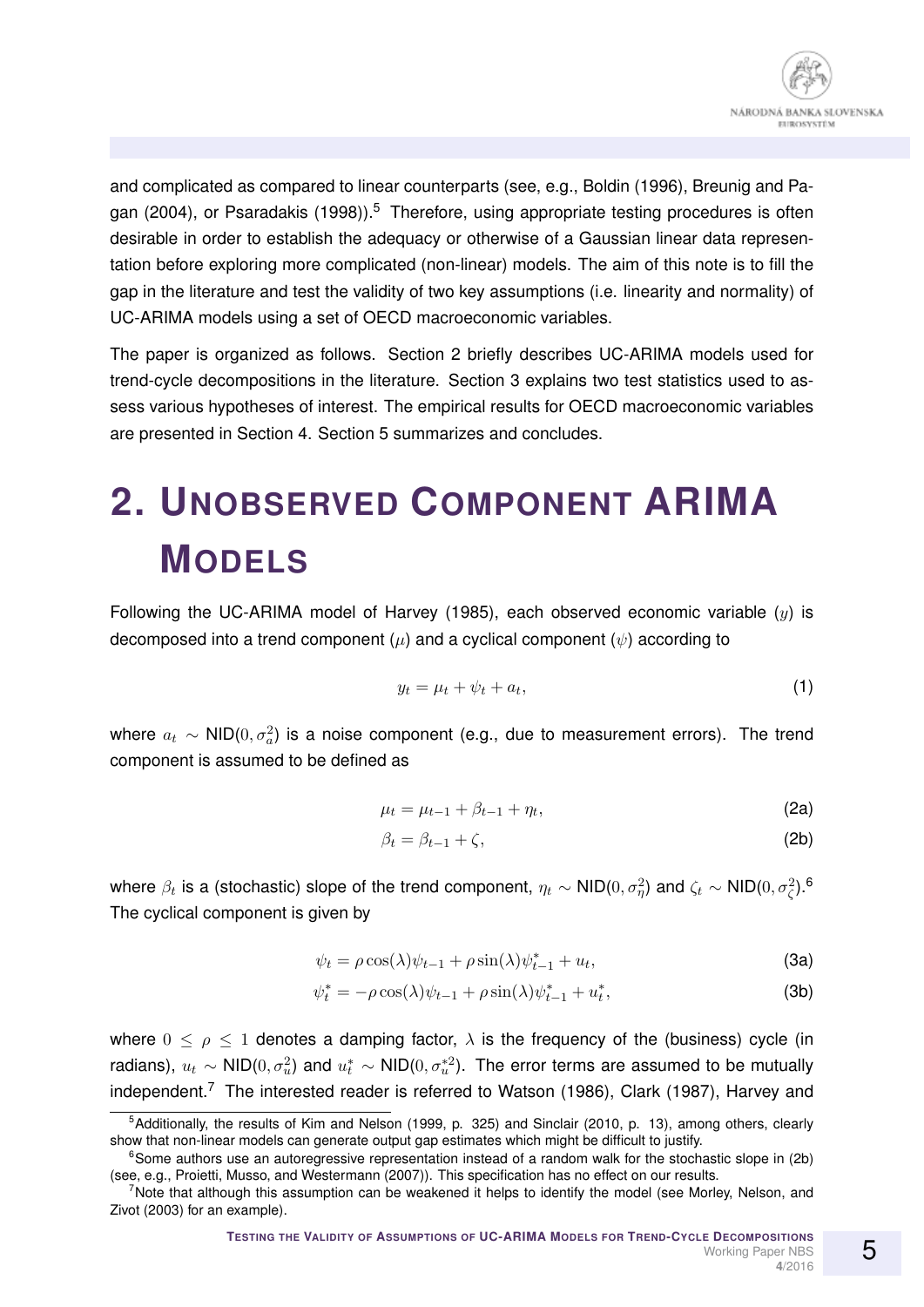Jaeger (1993), Kuttner (1994), Orphanides and van Norden (2002), Morley, Nelson, and Zivot (2003), Harvey and Trimbur (2003), among others, for various modifications of linear Gaussian UC-ARIMA models used for a trend-cycle decomposition of economic variables.

It can be easily shown that the model in  $(1)$ – $(3)$  can be given, after appropriate differencing (depending on the stochastic trend specification), a stationary **Gaussian linear** finite-order ARMA representation. For example, the model in (1)–(3) reduces, after double differencing, to an ARMA(2,4) process (see Harvey (1985, p. 220)). Without loss of generality (and for the purpose of hypothesis testing discussed in Section 3), we restrict our attention to the model written in the following form

$$
x_t = c + \sum_{j=0}^{\infty} \psi_j(\delta) \, \varepsilon_{t-j}, \qquad t \in \mathbb{Z}, \tag{4}
$$

 $\{\psi_i(\boldsymbol{\delta})\}$  is an absolutely summable sequence of weights, assumed to be known functions of a finite-dimensional vector  $\delta$  of unknown parameters,  $\{\varepsilon_t\}$  is strictly stationary white noise.

## **3. TESTING FOR NORMALITY AND LINEARITY**

The main objective of this article is to test the hypothesis that  $\{x_t\}$  in (4) is a **linear** stochastic process with one-dimensional **Gaussian** marginal distribution F, that is

$$
H_0^{NL}: \{x_t\} \sim \text{ linear with } F(x) = N(c, \sigma^2), \text{ for all } x \in \mathbb{R},\tag{5}
$$

where  $N(c,\sigma^2)$  denotes a normal distribution with mean  $c$  and variance  $\sigma^2.8$ 

Two statistics are applied to test the joint hypothesis  $H_0^{NL}$ : the Lobato-Velasco normality test and the generalized portmanteau test.

**Testing for normality:** Lobato and Velasco (2004) proposed a simple statistic for testing normality based on the sample coefficients of skewness  $(\hat{\tau})$  and kurtosis  $(\hat{\kappa})$ . The LV statistic takes the form as follows

$$
LV = n\left(\frac{\hat{\tau}^2}{6\hat{G}_3} + \frac{(\hat{\kappa} - 3)^2}{24\hat{G}_4}\right) \stackrel{d}{\longrightarrow} \chi^2(2),\tag{6}
$$

where  $\hat{\tau}=n^{-1}\sum_{t=1}^n[(X_t-\hat{\mu})/\hat{\sigma}]^3$  and  $\hat{\kappa}=n^{-1}\sum_{t=1}^n[(X_t-\hat{\mu})/\hat{\sigma}]^4$  are sample coefficients of skewness and kurtosis calculated from  $\mathbf{X}_n$ , and  $\hat G_k=\sum_{j=1-n}^{n-1}\hat\rho_j^k$ , for  $k\in\{3,4\}$ , with  $\hat\rho_j$  is the estimated autocorrelation at lag j calculated from  $X_n$ . The main advantage of the LV test is the estimation of the long-run variances of skewness and kurtosis which (in contrast to other

**TESTING THE VALIDITY OF ASSUMPTIONS OF UC-ARIMA MODELS FOR TREND-CYCLE DECOMPOSITIONS** Working Paper NBS **4**/2016

<sup>&</sup>lt;sup>8</sup>The alternative hypothesis is set in an obvious way.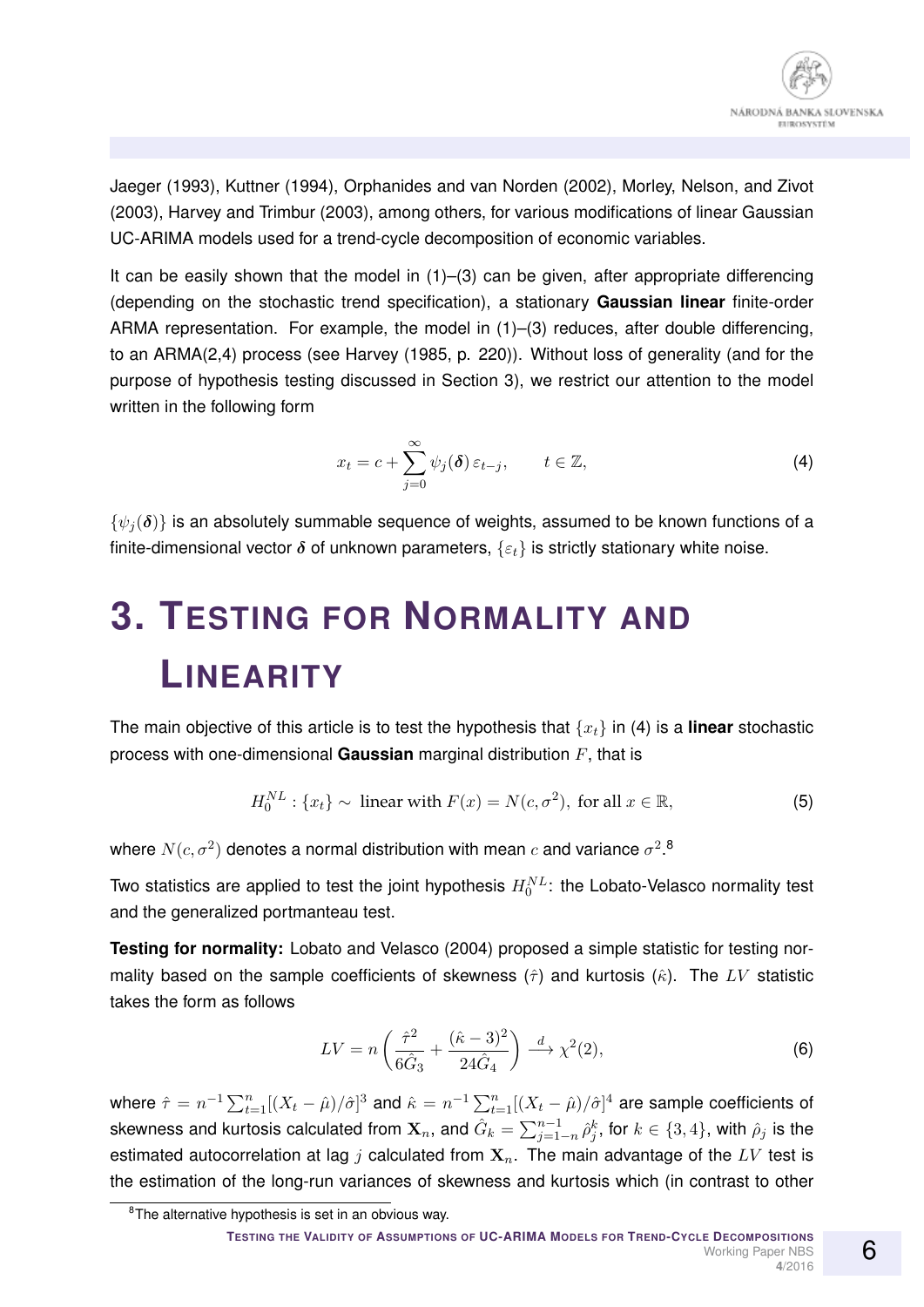tests such as Bai and Ng (2005)) does not involve any bandwidth selection.<sup>9</sup>

**Testing for linearity:** Psaradakis and Vávra (2016) modified the portmanteau Q statistic for testing linearity of the stochastic process in (4).<sup>10</sup> When an estimator  $\hat{\delta}$  of  $\delta$  is available, one may use residuals  $\{\hat{\varepsilon}_t\}$  in place of the unobservable noise  $\{\varepsilon_t\}$ . The weak form of the i.i.d. property can be tested using the generalized correlations of the residuals defined for lag  $k$  and  $(r, s) \in \{(1, 2), (2, 1), (2, 2)\}\$ as follows

$$
\hat{\rho}_{rs}(k) = \frac{\hat{\gamma}_{rs}(k)}{\sqrt{\hat{\gamma}_{rr}(0)\hat{\gamma}_{ss}(0)}}, \qquad k = 0, \pm 1, \dots, \pm (n-1),
$$

where  $\hat{\gamma}_{rs}(k) = n^{-1} \sum_{t=1}^{n-k} f_r(\hat{\varepsilon}_t) f_s(\hat{\varepsilon}_{t+k})$  for  $k \geqslant 0$ ,  $\hat{\gamma}_{rs}(k) = \hat{\gamma}_{sr}(-k)$  for  $k < 0$ , and  $f_b(\xi_t) =$  $\xi_t^b-n^{-1}(\xi_1^b+\cdots+\xi_n^b)$  for any collection of random variables  $\{\xi_t\}$  and  $b\in\mathbb{N}.$  The null of linearity implies that  $\rho_{rs}(k) = 0$  for all  $k \neq 0$  and given  $(r, s)$  parameters which can be formally tested using the portmanteau statistic defined as

$$
Q_{rs}(m) = n \sum_{k=1}^{m} \hat{\rho}_{rs}^2(k) \stackrel{d}{\longrightarrow} \chi^2(m),\tag{7}
$$

where the integer  $m \ll n$ . The main advantage of a triplet of the  $Q_{rs}$  tests (compared to other non-linearity tests such as the Tsay test, the ARCH test, or the BDS test.) is that it has power against a large variety of non-linear models such as regime-switching models, bilinear models, or conditional volatility models (see Psaradakis and Vávra (2016) for details).

When the null hypothesis of normality and linearity is tested using, for instance, the quaternion of tests (i.e. one LV test and three  $Q_{rs}$  tests), the overall probability of Type I error (i.e. the probability that one or more tests lead to a false rejection of the null) is inflated. Some P-value adjustment is thus desirable in order to avoid the problem of spurious inference (see Psaradakis (2000)).<sup>11</sup> A simple adjustment for multiple testing based on Simes (1986) is implemented here: Let  $P_{(1)} \leq P_{(2)} \leq P_{(3)} \leq P_{(4)}$  denote the ordered quaternion of (asymptotic) P-values associated with the set of test statistics under consideration. Multiplicity-adjusted  $P$ -values are then calculated as  $\tilde{P}_{(i)}=\min\{4P_{(i)}/i,1\},\,i\in\{1,2,3,4\}$  and the joint null hypothesis  $H^{NL}_{0}$  of normality and linearity is rejected at overall level  $\alpha\in(0,1)$  if  $\min_{i\in\{1,2,3,4\}}\tilde{P}_{(i)}\leq\alpha.$ 

Note that as a byproduct of the above testing procedure, two individual hypotheses can be set and tested as well: (i) The process  $\{x_t\}$  in (4) has the one-dimensional Gaussian marginal distribution  $F$ , that is  $H_0^N:F(x)=N(c,\sigma^2),\text{ for all }x\in\mathbb R;\text{ (ii) The process }\{x_t\}\text{ in (4) is a linear}$ 

<sup>&</sup>lt;sup>9</sup>Note that using the original Jarque-Bera statistic (see Jarque and Bera (1980)) is inappropriate here due to dependence of observations.

<sup>&</sup>lt;sup>10</sup>A stochastic process  ${x_t}$  is typically characterized as linear if it admits the moving-average representation (4) with  $\{\varepsilon_t\}$  being independent and identically distributed (i.i.d.) random variables. This is the notion of linearity considered by McLeod and Li (1983), Lawrance and Lewis (1985, 1987), Berg, Paparoditis, and Politis (2010), and Giannerini, Maasoumi, and Dagum (2015), among many others, and is the one adopted in this paper.

<sup>&</sup>lt;sup>11</sup> Although there exist many adjusting methods in the literature (see Westfall and Young (1993, Chapter 2)), simple adjusting methods (e.g. the Simes method) work no worse than computationally expensive bootstrap methods even for mutually dependent statistics. See also Appendix A for the Monte Carlo results.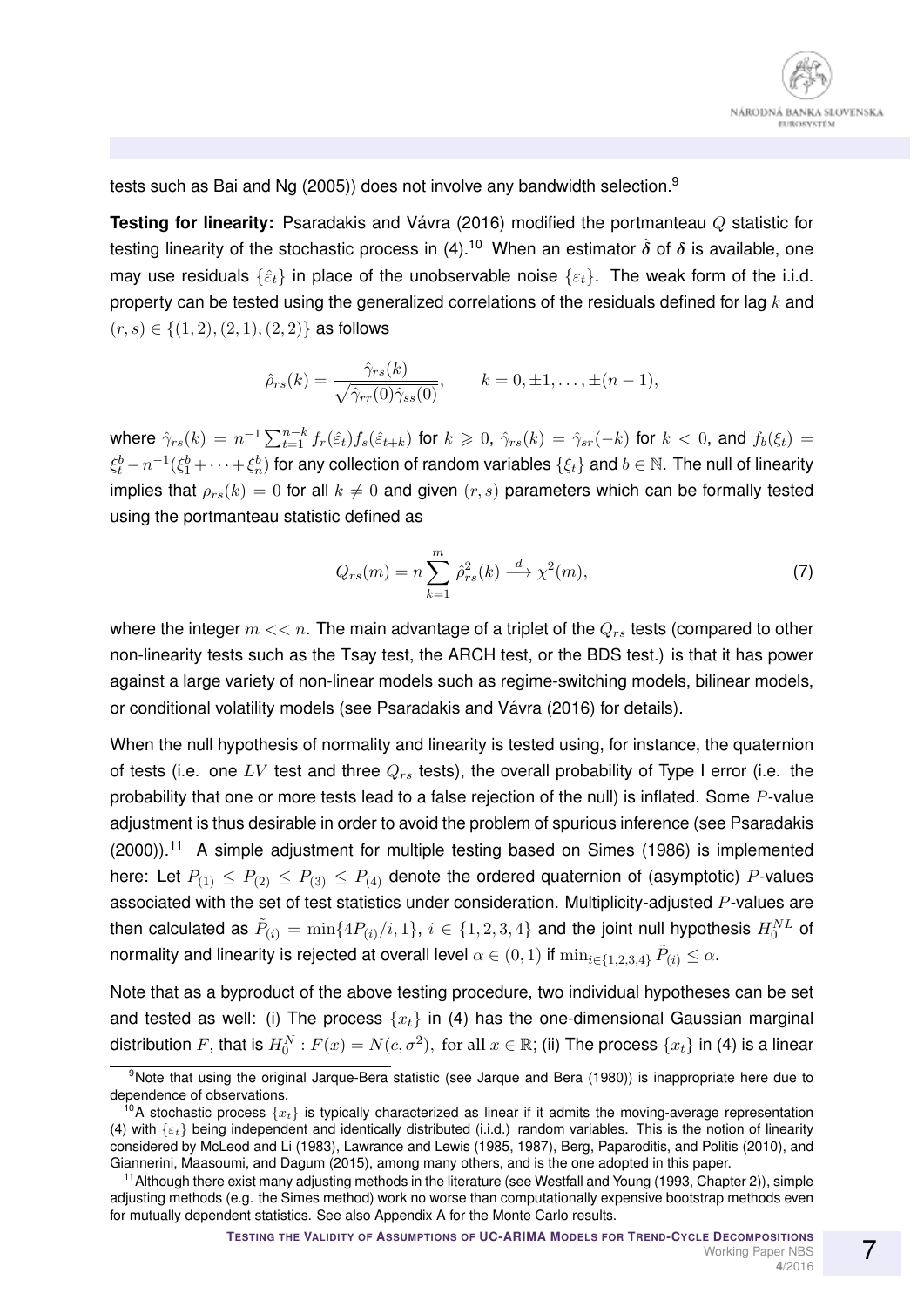stochastic process, that is  $H_0^L$  :  $\{x_t\} \sim \;$  linear. The  $H_0^N$  hypothesis is tested by the  $LV$  statistic in (6) and the  $H_0^L$  is tested by the  $Q_{rs}$  statistics in (7) with the Simes adjusted  $P$ -values.

The finite sample properties of the  $LV$  and  $Q_{rs}$  tests for the null hypotheses of interest are examined via the Monte Carlo experiments. The results are reported in Appendix A.

## **4. EMPIRICAL RESULTS**

The LV test in (6) and the  $Q_{rs}$  test in (7) are applied to a set of 48 series – 3 macroeconomic variables for each of 16 OECD countries.<sup>12</sup> Attention is paid to real gross domestic product (denoted as GDP), industrial production (denoted as IP), and the unemployment rate (denoted as UR) – economic variables predominantly used for a trend-cycle decomposition in practice. Data from the following 16 OECD countries are employed in the study: Australia, Austria, Belgium, Canada, Denmark, Finland, France, Italy, Japan, the Netherlands, Portugal, Spain, Sweden, Switzerland, the United Kingdom, United States. Most of the series span the period 1973q1 – 2014q4 (i.e. 168 observations). $13$ 

GDP and IP are transformed using both the first (log) differences and the second (log) differences, which corresponds to widely used specifications of the stochastic trend for nonstationary variables, whereas UR is transformed using the first differences only. The lag order of the AR-sieve, to obtain the residuals for computing the  $Q_{rs}$  tests, is taken to be the minimizer of the Hannan-Quinn information criterion over the range  $1 \le p \le 5 \log_{10} n$ , where  $|\cdot|$  denotes the greatest-integer function.<sup>14</sup> The lag order m of the  $Q_{rs}$  test is equal to the selected lag order  $p$  of the AR-sieve.

The (Simes adjusted) P-values of the test statistics are reported in Table 1. The results suggest the following:

(i) The joint null hypothesis of normality and linearity  $H_0^{NL}$  is rejected at 0.05 nominal level in almost 93% of cases. No significant differences in rejecting the joint null are observed for  $I(1)$ or  $I(2)$  specifications of the stochastic trend of output variables.

(ii) From the individual null hypotheses about normality  $H_0^N$  and linearity  $H_0^L$ , it can be concluded that the presence of non-Gaussian stochastic features dominates non-linear features in the data. In particular, the normality hypothesis is rejected at 0.05 nominal level in almost 90% of cases whereas linearity in "only" 66% of cases. Higher rejection rates of the normality hypothesis are to be expected since non-linearity features often imply non-normality but not vice versa.

<sup>&</sup>lt;sup>12</sup>The dataset is downloaded from the OECD Database.

<sup>&</sup>lt;sup>13</sup>Note that observations after 2014 are not used in order to minimize the effect of statistical revisions on the results.

 $14$ Note that the HQ is a little bit more benevolent in determining the lag order of AR models as compared to the BIC. Additional lags may eliminate remaining serial correlation in residuals which is desirable when using neglected nonlinearity tests (see Lumsdaine and Ng (1999) for details).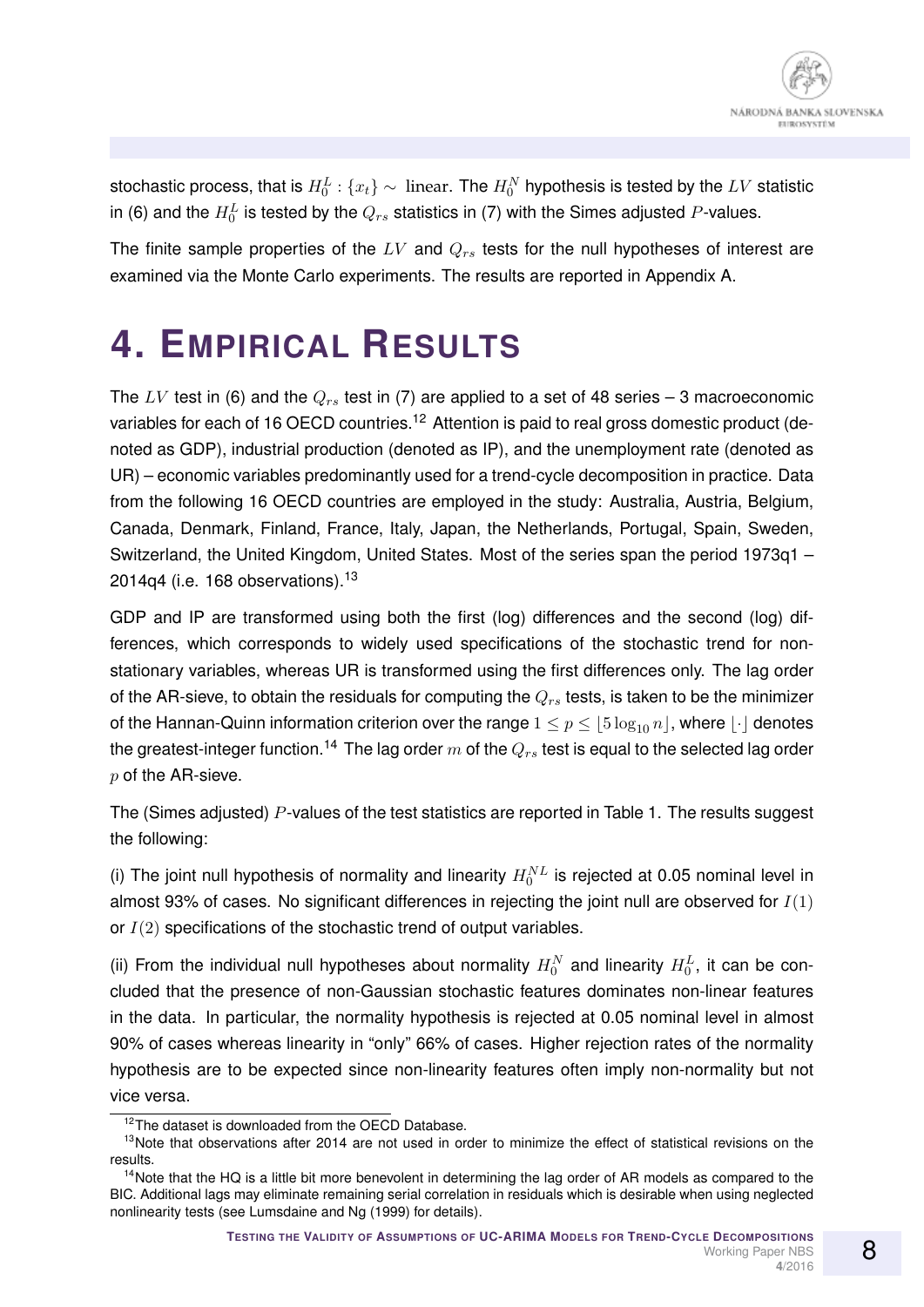(iii) It can be also concluded from the individual test results that there is no country in our set for which all selected variables can be considered as linear and/or Gaussian processes. This result confirms widespread evidence of non-linear and non-normal features in economic series in OECD countries.





Although the joint null hypothesis  $H_0^{NL}$  of normality and linearity is clearly rejected for almost all OECD macroeconomic variables, it may still be interesting to assess the stability of the test results over time. For this purpose, a recursive approach is applied here. The method is based on quarter-by quarter shortening of the full sample consisting of 168 observations (i.e. 1973q1–2014q4) to a sample of only 100 observations (i.e. 1990q1–2014q4). The LV and Q tests are then applied to each of 69 data-windows. The empirical rejection frequencies of the joint null hypothesis at the nominal level 0.05 for the macroeconomic variables with the  $I(1)$ configuration of the stochastic trend are reported in the graphical form in Figure 1.<sup>15</sup>

It can be concluded from the results that the empirical rejection frequencies are reasonably stable over time for all three macroeconomic variables – some power loss is to be expected as a result of shortening the sample from 168 to only 100 observations (see Table 3 for Monte Carlo evidence). Stronger and more stable evidence of non-normality and non-linearity is found for real GDP and IP than for UR. Stability of the empirical rejection frequencies clearly indicates that non-linearity and non-normality seem to be a characteristic features of this type of macroeconomic variables.

<sup>&</sup>lt;sup>15</sup>The rejection frequency is calculated as  $\frac{1}{16}\sum_{i=1}^{16}I(\tilde\alpha_i\le0.05)$ , where  $\tilde\alpha_i$  is the overall Simes adjusted P-value obtained for the *i*-th country in a given time-window, and  $I(\cdot)$  is an indicator function. So, the rejection frequency equals to 1.0 means that the procedure rejects the joint null hypothesis of normality and linearity in all countries in a given data-window.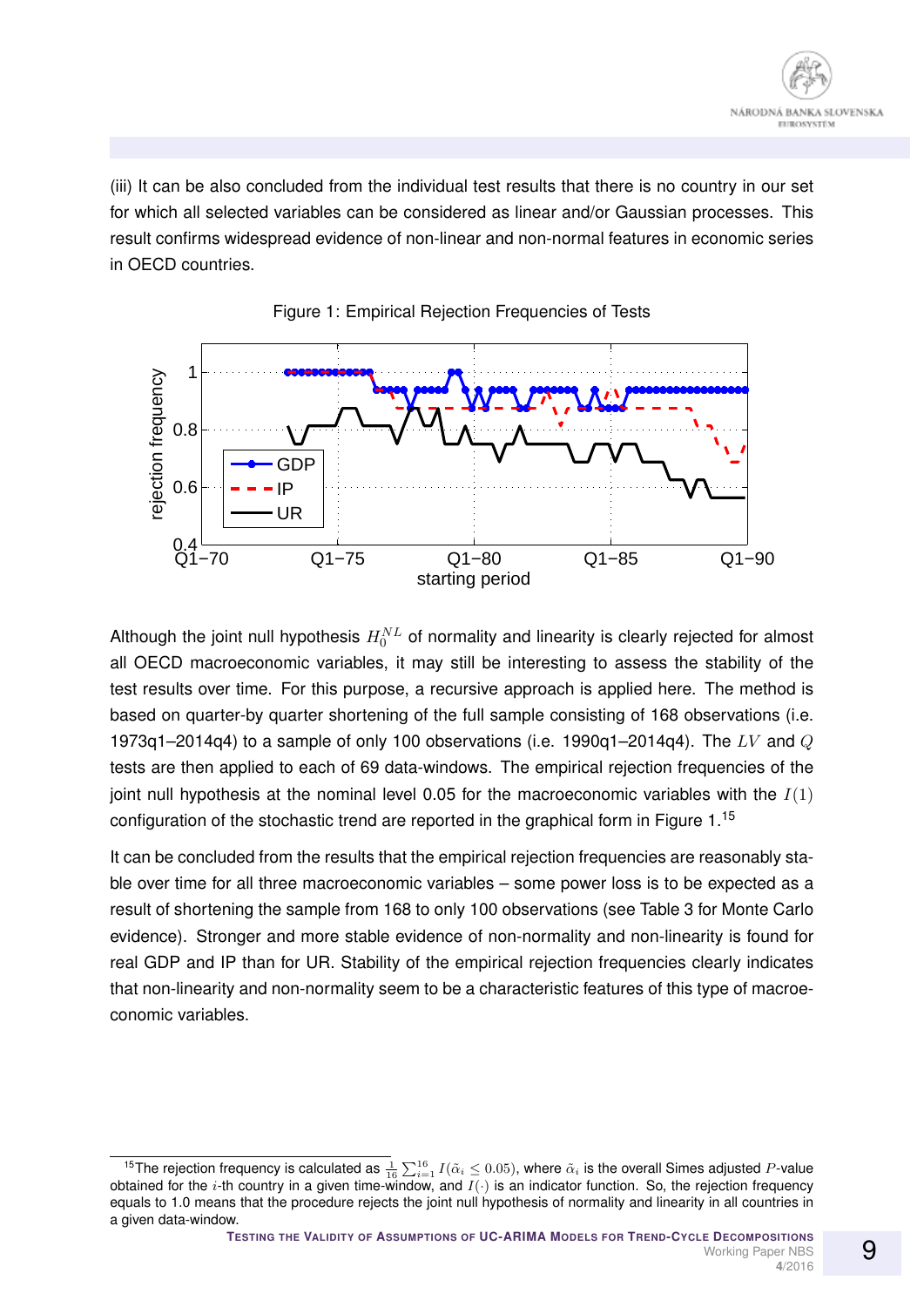| Table 1: (Simes Adjusted) P-values of $LV$ and $Q$ Tests |                        |      |           |            |      |                     |      |                   |            |      |                     |                 |           |            |      |
|----------------------------------------------------------|------------------------|------|-----------|------------|------|---------------------|------|-------------------|------------|------|---------------------|-----------------|-----------|------------|------|
|                                                          | $H_0^{NL}$ : Normality |      |           |            |      |                     |      |                   |            |      |                     |                 |           |            |      |
|                                                          | and Linearity          |      |           |            |      | $H_0^N$ : Normality |      |                   |            |      | $H_0^L$ : Linearity |                 |           |            |      |
|                                                          | I(1)                   |      |           | I(2)       |      | I(1)                |      | $\overline{I(2)}$ |            | I(1) |                     | I(2)            |           |            |      |
|                                                          | <b>GDP</b>             | IP   | <b>UR</b> | <b>GDP</b> | IP   | <b>GDP</b>          | IP   | <b>UR</b>         | <b>GDP</b> | IP   | <b>GDP</b>          | $\overline{IP}$ | <b>UR</b> | <b>GDP</b> | IP   |
| Australia                                                | 0.00                   | 0.00 | 0.00      | 0.00       | 0.00 | 0.00                | 0.00 | 0.00              | 0.00       | 0.11 | 0.00                | 0.56            | 0.80      | 0.69       | 0.00 |
| Austria                                                  | 0.00                   | 0.01 | 0.78      | 0.00       | 0.12 | 0.00                | 0.01 | 0.42              | 0.00       | 0.38 | 0.00                | 0.01            | 0.59      | 0.00       | 0.08 |
| <b>Belgium</b>                                           | 0.00                   | 0.00 | 0.01      | 0.00       | 0.00 | 0.00                | 0.00 | 0.00              | 0.00       | 0.00 | 0.48                | 0.00            | 0.04      | 0.44       | 0.70 |
| Canada                                                   | 0.00                   | 0.00 | 0.00      | 0.00       | 0.90 | 0.00                | 0.00 | 0.00              | 0.00       | 0.90 | 0.11                | 0.43            | 0.00      | 0.25       | 0.86 |
| Denmark                                                  | 0.02                   | 0.00 | 0.00      | 0.00       | 0.00 | 0.00                | 0.00 | 0.09              | 0.00       | 0.00 | 0.02                | 0.30            | 0.00      | 0.00       | 0.24 |
| Finland                                                  | 0.00                   | 0.00 | 0.00      | 0.00       | 0.00 | 0.00                | 0.00 | 0.00              | 0.00       | 0.00 | 0.04                | 0.00            | 0.06      | 0.00       | 0.00 |
| France                                                   | 0.00                   | 0.00 | 0.14      | 0.00       | 0.00 | 0.00                | 0.00 | 0.26              | 0.00       | 0.00 | 0.43                | 0.00            | 0.10      | 0.86       | 0.00 |
| Italy                                                    | 0.00                   | 0.00 | 0.20      | 0.00       | 0.00 | 0.00                | 0.00 | 0.20              | 0.00       | 0.00 | 0.00                | 0.00            | 0.15      | 0.00       | 0.00 |
| Japan                                                    | 0.00                   | 0.00 | 0.00      | 0.00       | 0.00 | 0.00                | 0.00 | 0.00              | 0.00       | 0.00 | 0.00                | 0.00            | 0.01      | 0.00       | 0.00 |
| Netherlands                                              | 0.00                   | 0.01 | 0.00      | 0.00       | 0.00 | 0.00                | 0.00 | 0.00              | 0.00       | 0.00 | 0.00                | 0.34            | 0.00      | 0.00       | 0.51 |
| Portugal                                                 | 0.00                   | 0.05 | 0.00      | 0.00       | 0.23 | 0.46                | 0.01 | 0.00              | 0.00       | 0.06 | 0.00                | 0.67            | 0.41      | 0.00       | 0.75 |
| Spain                                                    | 0.00                   | 0.00 | 0.00      | 0.00       | 0.00 | 0.00                | 0.00 | 0.00              | 0.00       | 0.00 | 0.00                | 0.00            | 0.00      | 0.00       | 0.00 |
| Sweden                                                   | 0.00                   | 0.00 | 0.00      | 0.00       | 0.00 | 0.00                | 0.00 | 0.00              | 0.00       | 0.00 | 0.00                | 0.00            | 0.00      | 0.00       | 0.00 |
| Switzerland                                              | 0.00                   | 0.00 | 0.00      | 0.00       | 0.00 | 0.00                | 0.00 | 0.00              | 0.00       | 0.00 | 0.00                | 0.25            | 0.19      | 0.11       | 0.05 |
| United Kingdom                                           | 0.00                   | 0.00 | 0.05      | 0.00       | 0.00 | 0.00                | 0.00 | 0.02              | 0.00       | 0.00 | 0.00                | 0.01            | 0.04      | 0.00       | 0.02 |
| <b>United States</b>                                     | 0.00                   | 0.00 | 0.00      | 0.00       | 0.00 | 0.00                | 0.00 | 0.00              | 0.00       | 0.00 | 0.05                | 0.00            | 0.00      | 0.00       | 0.00 |

NÁRODNÁ BANKA SLOVENSKA<br>Burosystům

 $\equiv$ 

**4**/2016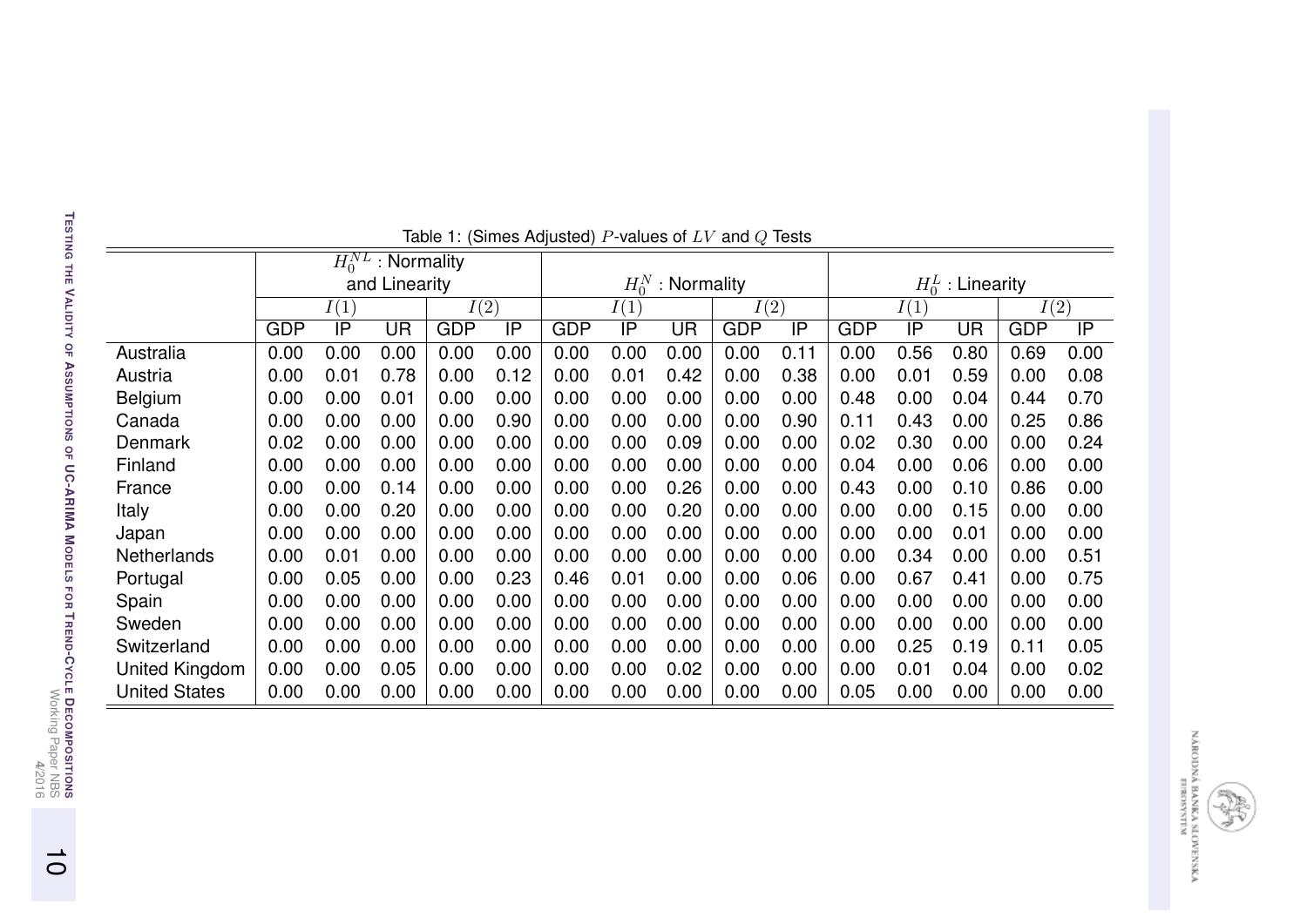

### **5. CONCLUSION**

This article has focused on testing the validity of underlying assumptions (i.e. normality and linearity) of UC-ARIMA models using OECD macroeconomic variables. Clear and overwhelming evidence of non-normality and non-linearity is found in the vast majority of OECD indicators. Our results thus cast doubts on the adequacy of routinely used Gaussian linear UC-ARIMA models for a trend-cycle decomposition. We are of the opinion that our results call for implementing simple, yet flexible, non-linear non-Gaussian models accompanied by appropriate economic restrictions.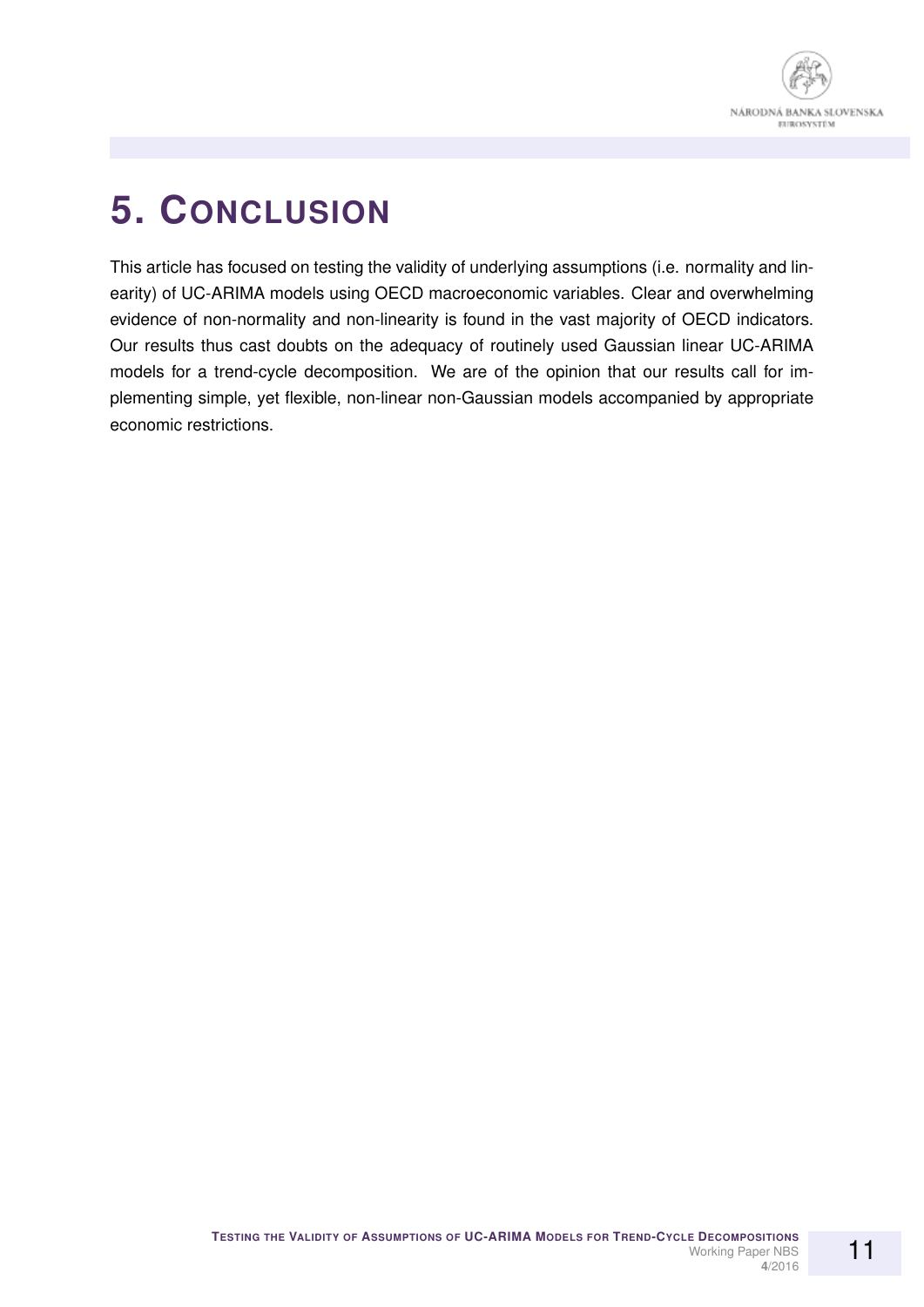

#### **REFERENCES**

- ANDERSON, B., AND J. MOORE (1979): "Optimal Filtering," *Prentice-Hall Information and System Sciences Series*.
- BAI, J., AND S. NG (2005): "Tests for skewness, kurtosis, and normality for time series data," *Journal of Business and Economic Statistics*, 23, 49–60.
- BERG, A., E. PAPARODITIS, AND D. N. POLITIS (2010): "A bootstrap test for time series linearity," *Journal of Statistical Planning and Inference*, 140, 3841–3857.
- BOLDIN, M. (1996): "A check on the robustness of Hamiltons Markov switching model approach to the economic analysis of the business cycle," *Studies in Nonlinear Dynamics and Econometrics*, 1, 35–46.
- BREUNIG, R. V., AND A. PAGAN (2004): "Do Markov-switching models capture nonlinearities in the data?: Tests using nonparametric methods," *Mathematics and computers in simulation*, 64, 401–407.
- CLARK, P. (1987): "The cyclical component of US economic activity," *The Quarterly Journal of Economics*, 102, 797–814.
- DE HAAN, J., R. INKLAAR, AND R. JONG-A-PIN (2008): "Will business cycles in the euro area converge? A critical survey of empirical research," *Journal of Economic Surveys*, 22, 234– 273.
- FRANKEL, J. A., AND A. ROSE (1998): "The endogenity of the optimum currency area criteria," *The Economic Journal*, 108, 1009–1025.
- GIANNERINI, S., E. MAASOUMI, AND E. DAGUM (2015): "Entropy testing for nonlinear serial dependence in time series," *Biometrika*, 102, 661–675.
- HAMILTON, J. (2005): "What's real about the business cycle?," *NBER Working Paper*, 11161.
- HARVEY, A. (1985): "Trends and cycles in macroeconomic time series," *Journal of Business & Economic Statistics*, 3, 216–227.
- (1991): *Forecasting, Structural Time Series Models and the Kalman Filter*. Cambridge University Press.
- HARVEY, A., AND A. JAEGER (1993): "Detrending, stylized facts and the business cycle," *Journal of applied econometrics*, 8, 231–247.
- HARVEY, A., AND T. TRIMBUR (2003): "General model-based filters for extracting cycles and trends in economic time series," *Review of Economics and Statistics*, 85, 244–255.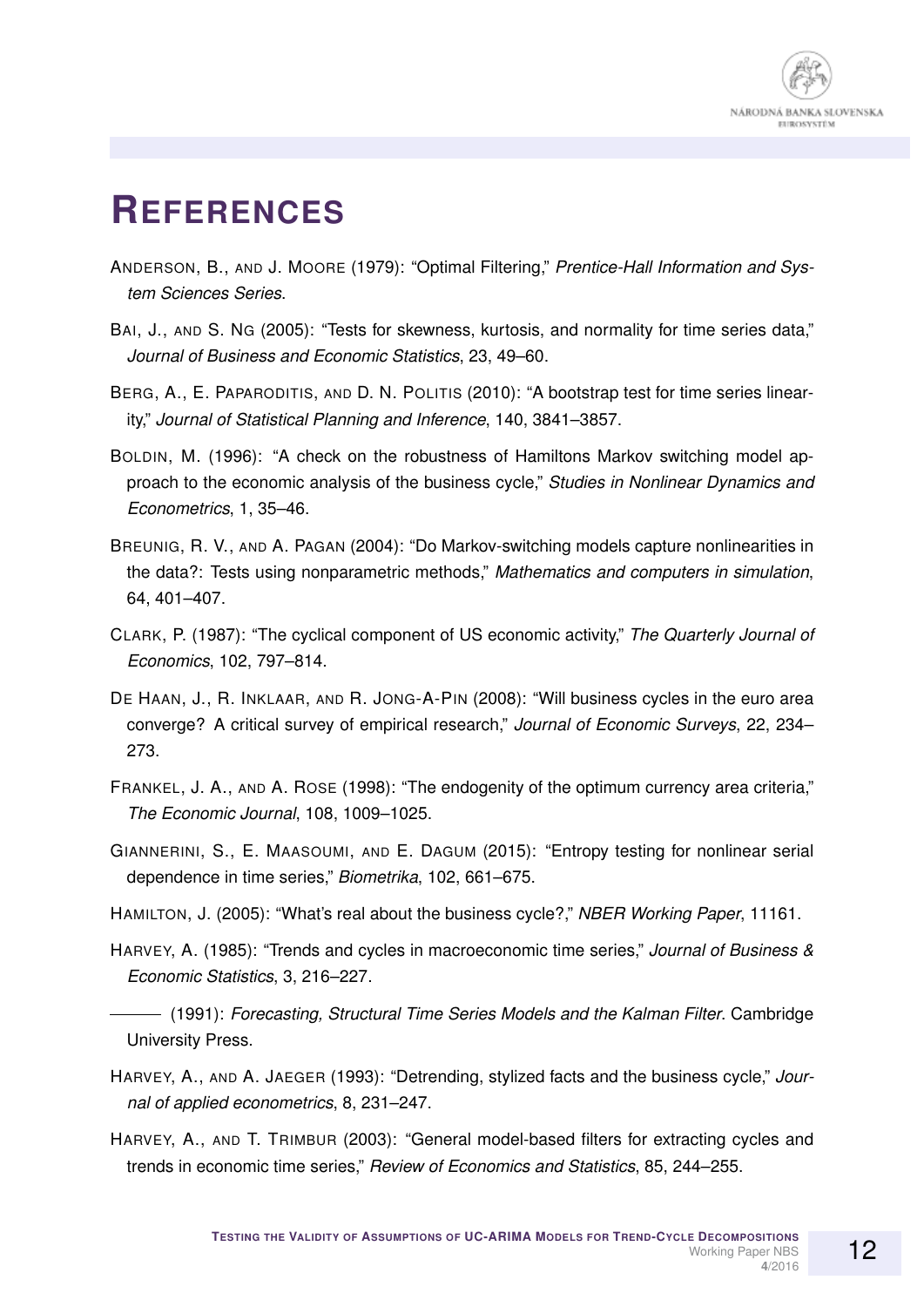- JARQUE, C., AND A. BERA (1980): "Efficient tests for normality, homoscedasticity and serial independence of regression residuals," *Economics Letters*, 6, 255–259.
- KIM, C., AND C. NELSON (1999): "Friedman's plucking model of business fluctuations: tests and estimates of permanent and transitory components," *Journal of Money, Credit and Banking*, 31, 317–334.
- KUAN, C., Y. HUANG, AND R. TSAY (2005): "An unobserved-component model with switching permanent and transitory innovations," *Journal of Business & Economic Statistics*, 23, 443– 454.
- KUTTNER, K. (1994): "Estimating potential output as a latent variable," *Journal of Business & Economic Statistics*, 12, 361–368.
- LAWRANCE, A., AND P. LEWIS (1985): "Modelling and residual analysis of nonlinear autoregressive time series in exponential variables," *Journal of the Royal Statistical Society*, 47, 165–202.
- (1987): "Higher-order residual analysis for nonlinear time series with autoregressive correlation structures," *International Statistical Review*, 55, 21–35.
- LOBATO, I., AND C. VELASCO (2004): "A simple test of normality for time series," *Econometric Theory*, 20, 671–689.
- LUMSDAINE, R., AND S. NG (1999): "Testing for ARCH in the presence of a possibly misspecified conditional mean," *Journal of Econometrics*, 93, 257–279.
- MCLEOD, A., AND W. LI (1983): "Diagnostic checking ARMA time series models using squaredresidual autocorrelations," *Journal of Time Series Analysis*, 4, 269–273.
- MORLEY, J., C. NELSON, AND E. ZIVOT (2003): "Why are the Beveridge-Nelson and unobserved-components decompositions of GDP so different?," *Review of Economics and Statistics*, 85, 235–243.
- ORPHANIDES, A., AND S. VAN NORDEN (2002): "The unreliability of output-gap estimates in real time," *Review of Economics and Statistics*, 84, 569–583.
- PROIETTI, T. (1998): "Characterizing asymmetries in business cycles using smooth-transition structural time-series models," *Studies in Nonlinear Dynamics & Econometrics*, 3, 141–156.
- PROIETTI, T., A. MUSSO, AND T. WESTERMANN (2007): "Estimating potential output and the output gap for the euro area: a model-based production function approach," *Empirical Economics*, 33, 85–113.
- PSARADAKIS, Z. (1998): "Bootstrap-based evaluation of markov-switching time series models," *Econometric Reviews*, 17, 275–288.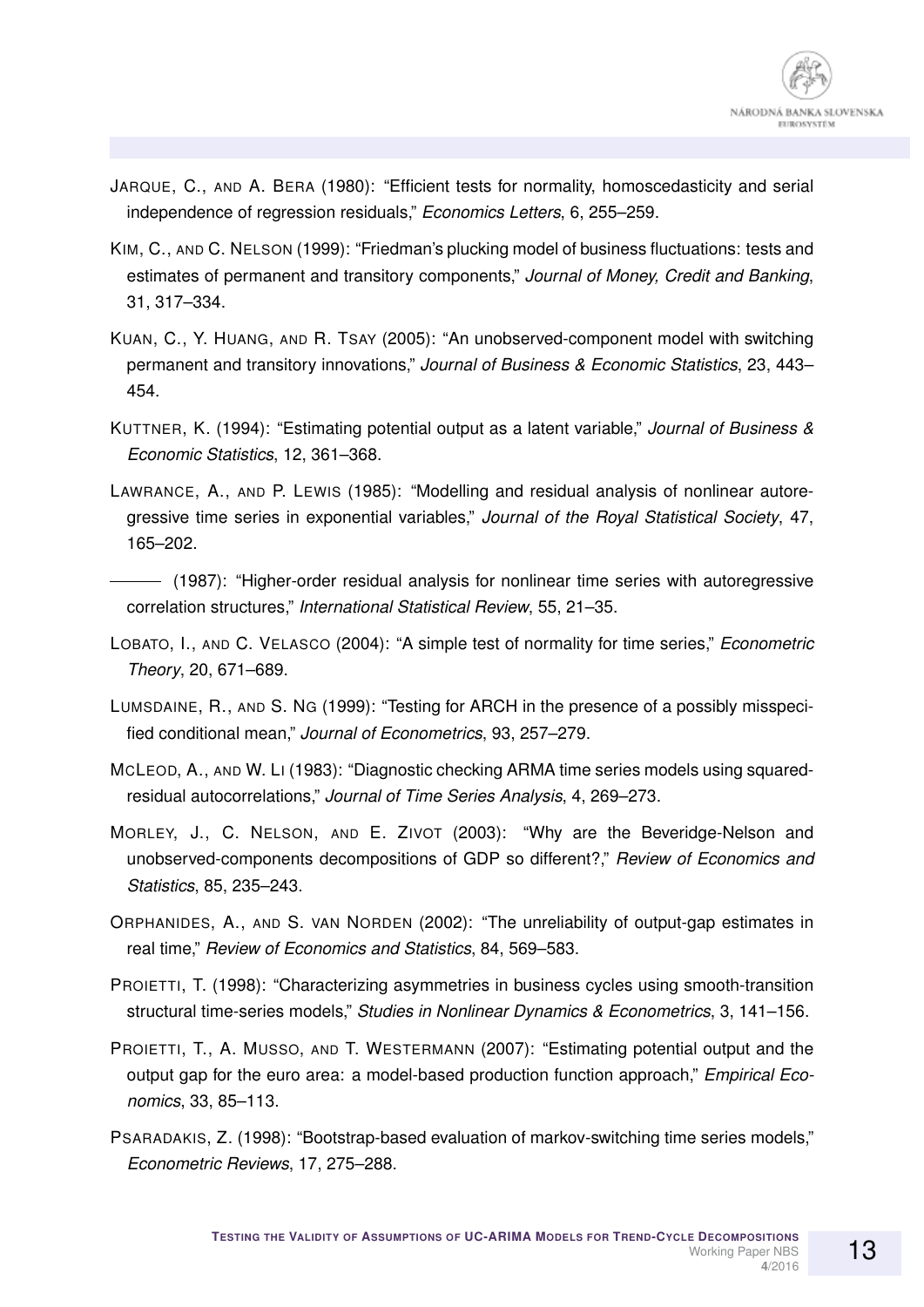

14

(2000): "P-value adjustments for multiple tests for nonlinearity," *Studies in Nonlinear Dynamics & Econometrics*, 4, 1–14.

- PSARADAKIS, Z., AND M. VÁVRA (2016): "Portmanteau tests for linearity of stationary time series," *National Bank of Slovakia Working Paper*, 1/2016.
- SIMES, R. J. (1986): "An improved Bonferroni procedure for multiple tests of significance," *Biometrika*, 73, 751–754.
- SINCLAIR, T. (2010): "Asymmetry in the business cycle: Friedman's plucking model with correlated innovations," *Studies in Nonlinear Dynamics & Econometrics*, 14, 1–31.
- TAYLOR, J. (1993): "Discretion versus policy rules in practice," *Carnegie-Rochester conference series on public policy*, 39, 195–214.
- WATSON, M. (1986): "Univariate detrending methods with stochastic trends," *Journal of monetary economics*, 18, 49–75.
- WESTFALL, P. H., AND S. S. YOUNG (1993): *Resampling-Based Multiple Testing: Examples and Methods for p-Value Adjustment*. John Wiley & Sons, New York.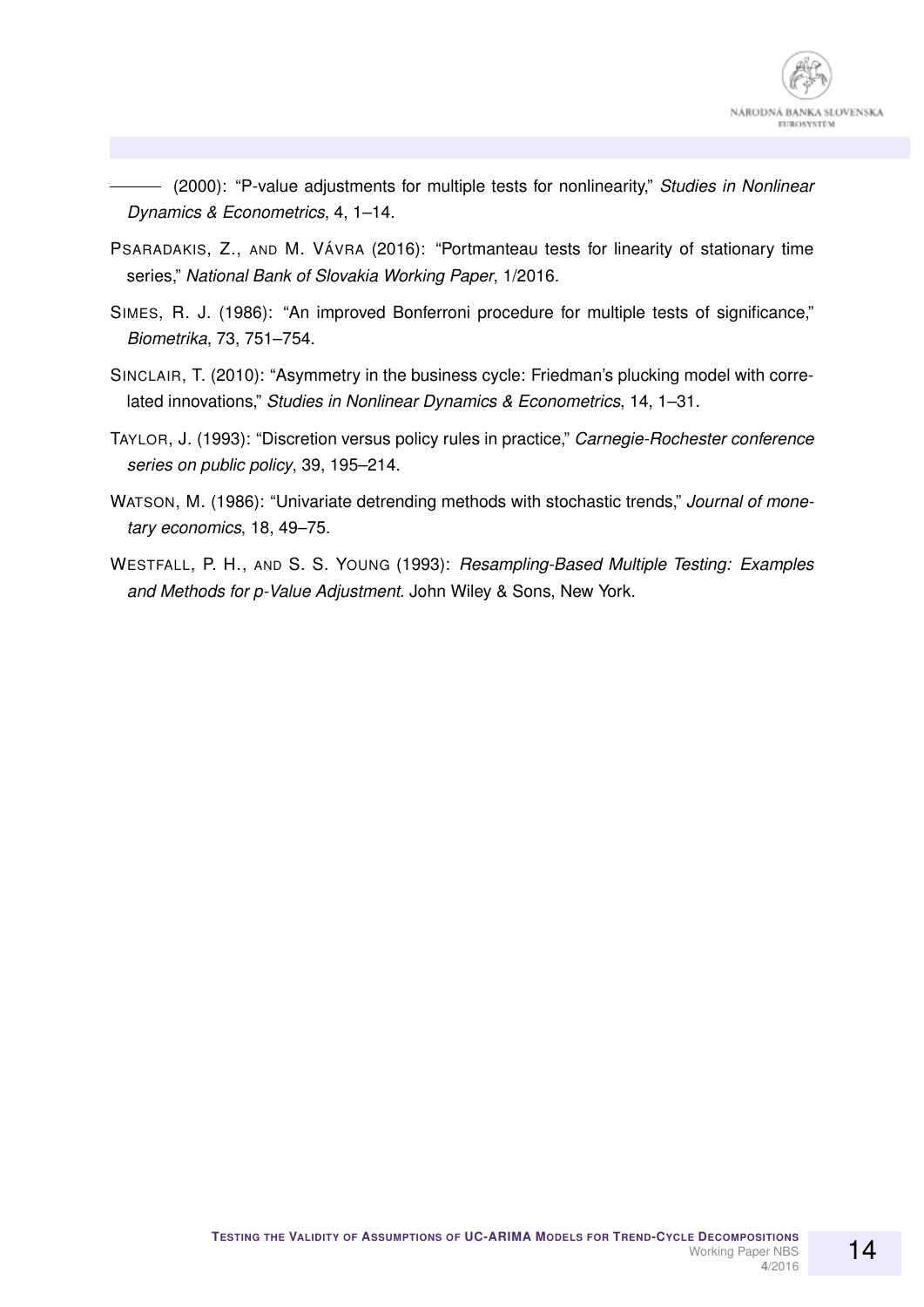

### **A. SIMULATION STUDY**

In this section, we present and discuss the results of a simulation study examining the smallsample properties of the LV and  $Q_{rs}$  tests under various data-generating mechanisms. The following linear and non-linear data-generating processes (DGPs) are used in the simulations:

**M1:** 
$$
X_t = 0.5X_{t-1} + \varepsilon_t
$$
,

**M2:**  $X_t = 0.7X_{t-1} - 0.3\varepsilon_{t-1} + \varepsilon_t,$ 

**M3:**  $X_t = 0.5X_{t-1} - 0.3X_{t-1}\varepsilon_{t-1} + \varepsilon_t,$ 

**M4:**  $X_t = -0.5X_{t-1}I(X_{t-1} \leq 1) + 0.4X_{t-1}I(X_{t-1} > 1) + \varepsilon_t,$ 

**M5:** 
$$
X_t = 0.5X_{t-1} + \sigma_t \varepsilon_t
$$
,  $\ln \sigma_t^2 = 0.01 + 0.3\{|\varepsilon_{t-1}| - \mathbb{E}(|\varepsilon_{t-1}|)\} - 0.8\varepsilon_{t-1} + 0.9 \ln \sigma_{t-1}^2$ ,

 $\{\varepsilon_t\}$  are i.i.d. zero-mean random variables with unit variance. The distribution of  $\varepsilon_t$  is either Gaussian (labeled N in what follows) or a member of generalized lambda distributions having inverse distribution function  $F^{-1}_\varepsilon(u)=\beta_1+\beta_2^{-1}\{u^{\beta_3}-(1-u)^{\beta_4}\};$  the parameter values used in the experiments are taken again from Bai and Ng (2005) and can be found in Table 2. The distributions S1 – S2 are symmetric (yet leptokurtic), whereas A1 – A2 are asymmetric.

For each design point, 1000 independent realizations of  $\{X_t\}$  of length  $100 + n$ , with  $n \in$  $\{100, 200\}$ , are generated. The first 100 data points of each realization are then discarded in order to eliminate start-up effects and the remaining  $n$  data points are used to compute the value of the test statistics of interest. The lag order is taken to be the minimizer of the Hannan-Quinn information criterion over the range  $1 \le p \le |5 \log_{10} n|$ , where  $|\cdot|$  denotes the greatest-integer function. The lag order m of the  $Q_{rs}$  test is equal to the selected lag order p of the AR-sieve.

The Monte Carlo rejection frequencies of the above defined set of hypotheses (i.e.  $H_0^{NL}$ ,  $H_0^{N}$ , and  $H_0^L$ , see Section 3 for details) using the  $LV$  and  $Q$  tests at nominal level 0.05 are reported in Table 3. The results clearly suggest that the test statistics have good size and power properties for all hypotheses of interest even in the smallest sample considered.

| טווטואטוש ביטוסים נבאטו |          |              |             |             |          |          |  |  |  |  |  |  |
|-------------------------|----------|--------------|-------------|-------------|----------|----------|--|--|--|--|--|--|
|                         |          | $\lambda$ 2. | $\lambda$ 3 | $\lambda_4$ | skewness | kurtosis |  |  |  |  |  |  |
| N                       |          |              |             |             | 0.0      | 3.0      |  |  |  |  |  |  |
| S <sub>1</sub>          | 0.000000 | $-1.000000$  | $-0.080000$ | $-0.080000$ | 0.0      | 6.0      |  |  |  |  |  |  |
| S <sub>2</sub>          | 0.000000 | $-0.397912$  | $-0.160000$ | $-0.160000$ | 0.0      | 11.6     |  |  |  |  |  |  |
| A1                      | 0.000000 | $-1.000000$  | $-0.007500$ | $-0.030000$ | 1.5      | 7.5      |  |  |  |  |  |  |
| A2                      | 0.000000 | $-1.000000$  | $-0.100900$ | $-0.180200$ | 20       | 21 1     |  |  |  |  |  |  |

Table 2: Noise Distributions